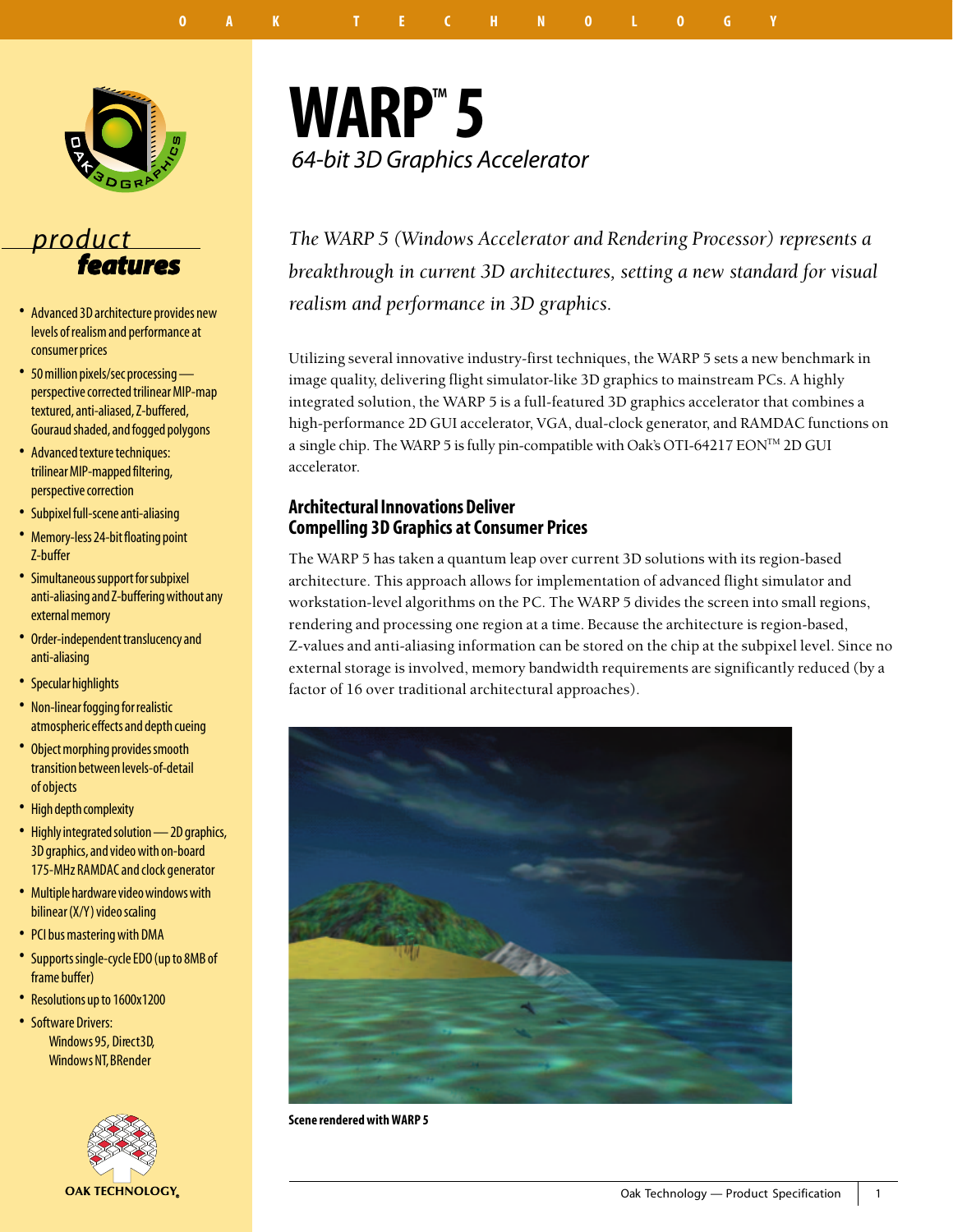*Architectural Highlights*



*For PC OEMs and game developers, the WARP 5's advantages over competitive 3D solutions are highlighted in five unique architectural features that bring arcade-quality 3D to consumer PCs.*

## **1 ESRTM : Full-Scene Anti-Aliasing for Superior Image Quality**

The WARP 5 delivers the PC industry's first true edge antialiasing support with its ESR (Enhanced Screen Resolution) algorithm. ESR eliminates distracting visual anomalies such as stair-stepping ("jaggies") along polygon edges. This enhances image quality and effectively increases the screen resolution. Anti-aliasing is performed at the subpixel level to yield the best possible results. The benefits of ESR are readily apparent during a dynamic or animated scene where anomalies such as scintillations caused by aliasing artifacts are common. Due to its region-based architecture, the WARP 5 has the additional advantage of not requiring the external subpixel storage associated with traditional anti-aliasing methods, thereby reducing memory costs for OEMs.



**Region-based Architecture**

### *FreeZe<sup>™</sup>: Memory-less Hidden* **Surface Removal**

The WARP 5 supports a hardware Z-buffer with no external memory using an innovative FreeZe algorithm, which allows Z-values to be stored on the chip. In a traditional implementation, the Z-buffer support comes at the expense of texture memory. The WARP 5 eliminates this compromise, freeing up the maximum possible memory for textures, which is a key requirement for visually rich games. The FreeZe offloads the CPU from object sorting to increase system performance and renders interpenetrating objects correctly. Because the Z-buffer is on the chip, no memory bandwidth is wasted for Z accesses.

The FreeZe uses a 24-bit floating point resolution to achieve higher depth precision. Image artifacts associated with inferior 16-bit Z-buffer implementations are absent in the WARP 5. FreeZe also enables order-independent translucency effects, which makes games with transparent objects run faster, and also simplifies the game development process for programmers.

The hidden surface removal process is further optimized in the WARP 5 with another feature called SkipOver™. In a traditional approach, even hidden objects are processed, which wastes valuable memory and processing bandwidth. With SkipOver, however, the hidden objects are not processed and are discarded very early on in the 3D pipeline, thereby significantly increasing performance. The SkipOver technique effectively increases the pixel processing capacity by 50% or more, depending on the polygon overlap and object order.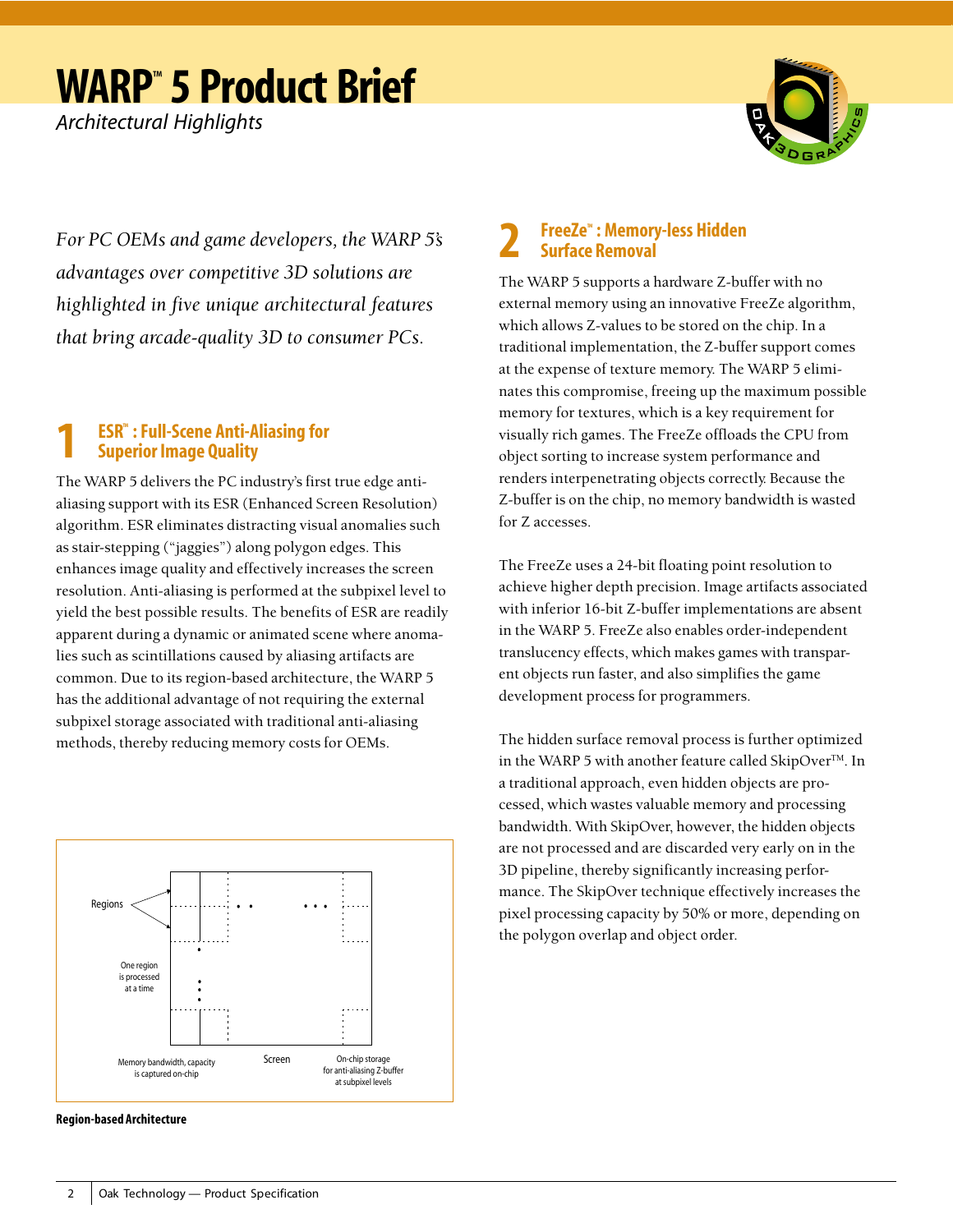*Architectural Highlights*



### **3 TextureMagicTM : Realistic Textures for Visually Rich Games**

Oak Technology's TextureMagic logic in the WARP 5 utilizes memory- and computer-efficient techniques to deliver highquality textures without degrading performance. The WARP 5 is optimized for trilinear MIP-mapped filtering, enabling excellent image quality at sustained high frame rates. The on-chip texture cache minimizes accesses to external memory, thereby increasing system performance. The textures are perspectively corrected to eliminate image distortion. TextureMagic also reduces texture sparkles and eliminates annoying visual artifacts (blocky images, image scintillation) associated with inferior texture techniques such as point sampling and bilinear filtering.

### **4 Industry's First Simultaneous Support for Anti-aliasing and Z-Buffer with No Memory**

Another unique architectural feature in the WARP 5 is simultaneous support for subpixel anti-aliasing and a 24-bit floating point Z-buffer without any external memory requirements. As mentioned earlier, both the subpixel information and Z-values are stored on the chip, eliminating the need for external memory. The simultaneous support ensures that scenes rendered with the WARP 5 have excellent image quality and high frame rates, both of which are needed for compelling game play. A traditional implementation for this feature would need 34MB of external memory and over 4.7 GB/sec memory bandwidth for equivalent image quality and performance. The WARP 5's combined implementation of FreeZe and ESR significantly reduces memory cost and memory bandwidth requirements, enabling OEMs to deliver unsurpassed 3D capabilities to PCs at consumer prices.

## **FastAccess™: Memory Bandwidth and Capacity Captured On Chip**

The WARP 5 uses FastAccess, an intelligent memory scheme, to deliver very high memory throughput. For pixel updates, a typical graphics controller reads the data, modifies it, then writes it back to memory. These read-modify-write cycles take up more than 50% of total accesses in a graphics system. Read-modify-write cycles also take about twice as much time compared to write-only cycles. Because the architecture on the WARP 5 is region-based, all the information necessary to process pixels in a region are stored on the chip, eliminating the need to access external memory. Hence, read-modifywrite operations are not necessary for 3D rendering. After the region is processed on the chip, the WARP 5 writes it to the frame buffer. This results in a considerable performance improvement as wasteful read-modify-write cycles are eliminated. Since memory bandwidth is captured on the chip, the WARP 5 delivers superior performance even with standard EDO memories. Additionally, because there are no Z-buffer accesses to external memory, precious memory bandwidth is not wasted for Z-buffer operations. Competitive 3D solutions in the market have to use expensive SGRAM memories to get a performance boost.



**Scene rendered with WARP 5**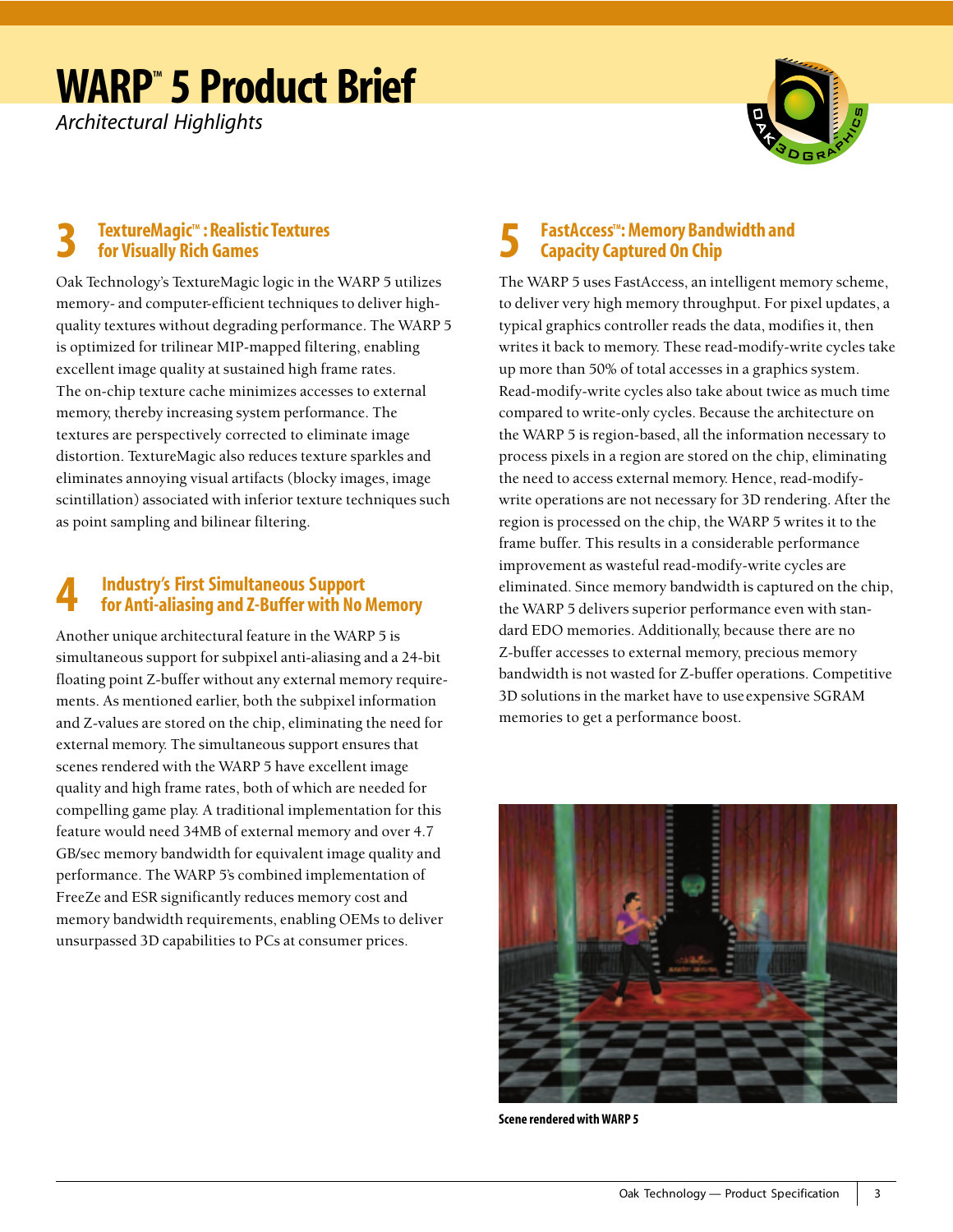*Rich Feature Set*



### **Non-linear Fogging, Translucency, and Gouraud Shading**

The WARP 5 offers standard 3D features such as Gouraud shading, fogging, and translucency. It supports non-linear or per-pixel fogging (as opposed to linear or per-vertex fogging) to realistically mimic atmospheric effects like fog on a computer screen. Two types of translucency are supported: texture translucency and polygon translucency. Transparent textures are used to render scene elements that have fuzzy or irregular edges such as trees. Polygon translucency, on the other hand, can be applied to create see-through effects on regular objects. With its FreeZe logic, the WARP 5 supports order-independent (i.e., no object sorting) translucency and anti-aliasing, effectively increasing system performance and easing 3D database development.



**Scene rendered with WARP 5**

### **Excellent 2D Acceleration**

Featuring a radically new drawing engine for Windows 95 and NT acceleration, the WARP 5 provides excellent 2D graphics performance and enhanced video capabilities. The WARP 5 uses Oak Technology's single-clocked, pipelined GrafixPump<sup>TM</sup> architecture, ensuring the maximum performance from display memory. The GrafixPump is a multiprocessing engine that simultaneously manipulates graphics, live video, and host image data. When coupled with the pipelined architecture of the WARP 5, the GrafixPump exploits the full capabilities of single-cycle EDO.

The WARP 5 also integrates a high-performance 175- MHz triple 8-bit RAMDAC with alpha blending and gamma correction. It has a built-in dual-clock generator to drive the display and frame buffer clocks. This RAMDAC/clock combination delivers screen resolutions up to 1600x1200 and refresh rates up to 100 Hz. The WARP 5 supports memory configurations from 1MB to 8MB and uses EDO, offering system designers a choice of price and performance options.

The WARP 5 is designed to accelerate Microsoft's DirectX architecture, including DirectDraw, ActiveMovie, and Direct3D standards. Transparent BitBLT, hardware windows, enhanced bus mastering, and page-flipping (double buffering) features help accelerate MS Windows DirectDraw API. For ActiveMovie, the WARP 5 utilizes Oak's PixelVu<sup>TM</sup> scaling technology and is compatible with the new InterCast broadcasting standard. The builtin video scaler (with X/Y interpolation) and YUV-RGB color space converter accelerates video playback with superior video quality. The WARP 5 is optimized to take advantage of Microsoft's Direct3D API.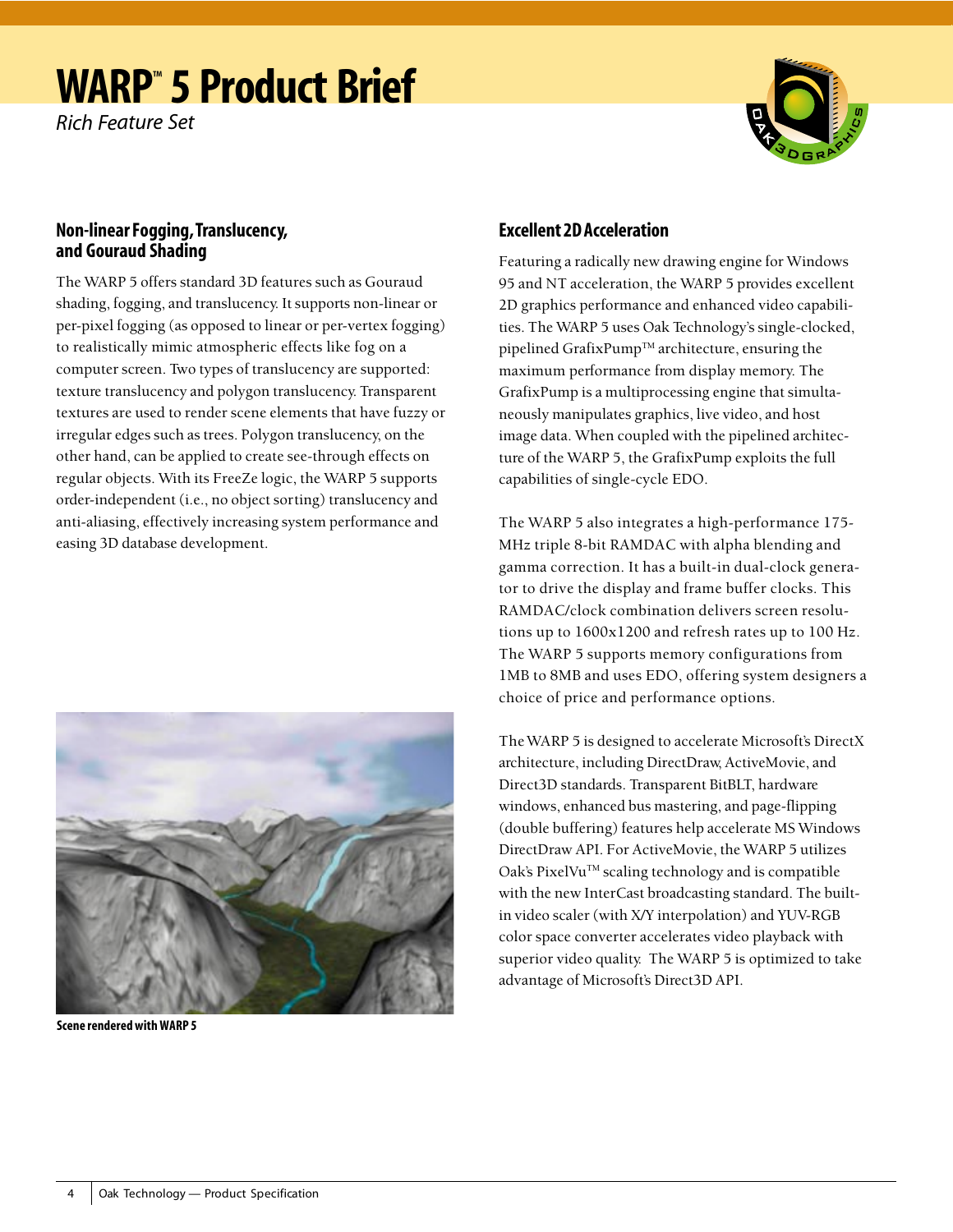*Technical Specifications*



## **PixelVu Video Scaling Hardware Hardware**

- . 8-tap and 4-tap Y bilinear video interpolation and arbitrary scaling removes jagged edges from scaled images
- . Uses additional coefficients for image accuracy while maintaining the sharpest, smoothest possible image
- . Anti-tearing support via single-command page-flip mechanism
- . Back-end color space conversion (YUV-RGB)
- . Arbitrary upscaling
- . YUV 4:2:2 Packed and YUV 4:2:0 Planar (MPEG) video display support
- . Multiple hardware video windows (2 overlay, 2 primary surface)

## **RAMDAC and Clock Design**

- . 175-MHz integrated triple 8-bit RAMDAC
- . 16-level constant alpha blending of video and graphics
- . Gamma correction
- . Integrated dual-clock synthesizer for memory and pixel clocks

## **Package**

. 256-pin Ball Grid Array (BGA)

## **On-Chip Diagnostic**

- . JTAG Boundary Scan
- . Signature analysis

## **Video Input Support Input Support**

- . YUV 4:2:2 and CCIR 656 (DVCI) video inputs
- . Integrated DVCI (Digital Video Camera Interface) for "no-cost" video capture
- . Direct interface to MPEG decoders
- . YUV 4:2:2 Packed, YUV 4:2:0 Planar (YUV12) video display and capture support

## **VBI Support VBI**

- . Intel Intercast support integrated scan line counter, VBI data stripper
- . Closed Caption, teletext enabled (when using appropriate video decoder device)
- . Programmable decimation filter with bypass mode (for MPEG-2)
- . Capture-while-viewing (for video conferencing)
- . Unique TEFRASTM (Temporal Frame Smoothing) algorithm (for video capture/conferencing) enables low frame rates that are devoid of frame "jumps" and skips

## **Power Management Power Management**

. VESA DPMS compliant

## **Monitor Support Monitor**

- . DDC2B compliant
- . VESA DPMS
- . True color gamma color correction support

### **Software and Manufacturing Support Software and Manufacturing Support**

Oak Technology offers comprehensive software support packages for Oak multimedia devices. The WARP 5 software package comes with VESA-compliant BIOS and accelerated display drivers for popular operating systems such as Windows 95 and NT. Microsoft Direct3D API and Argonaut BRender API are also supported. To facilitate early market entry, Oak will supply complete manufacturing reference designs for the WARP 5, as well as daughter cards with ready-to-run applications such as TV tuner, video capture, and video editing.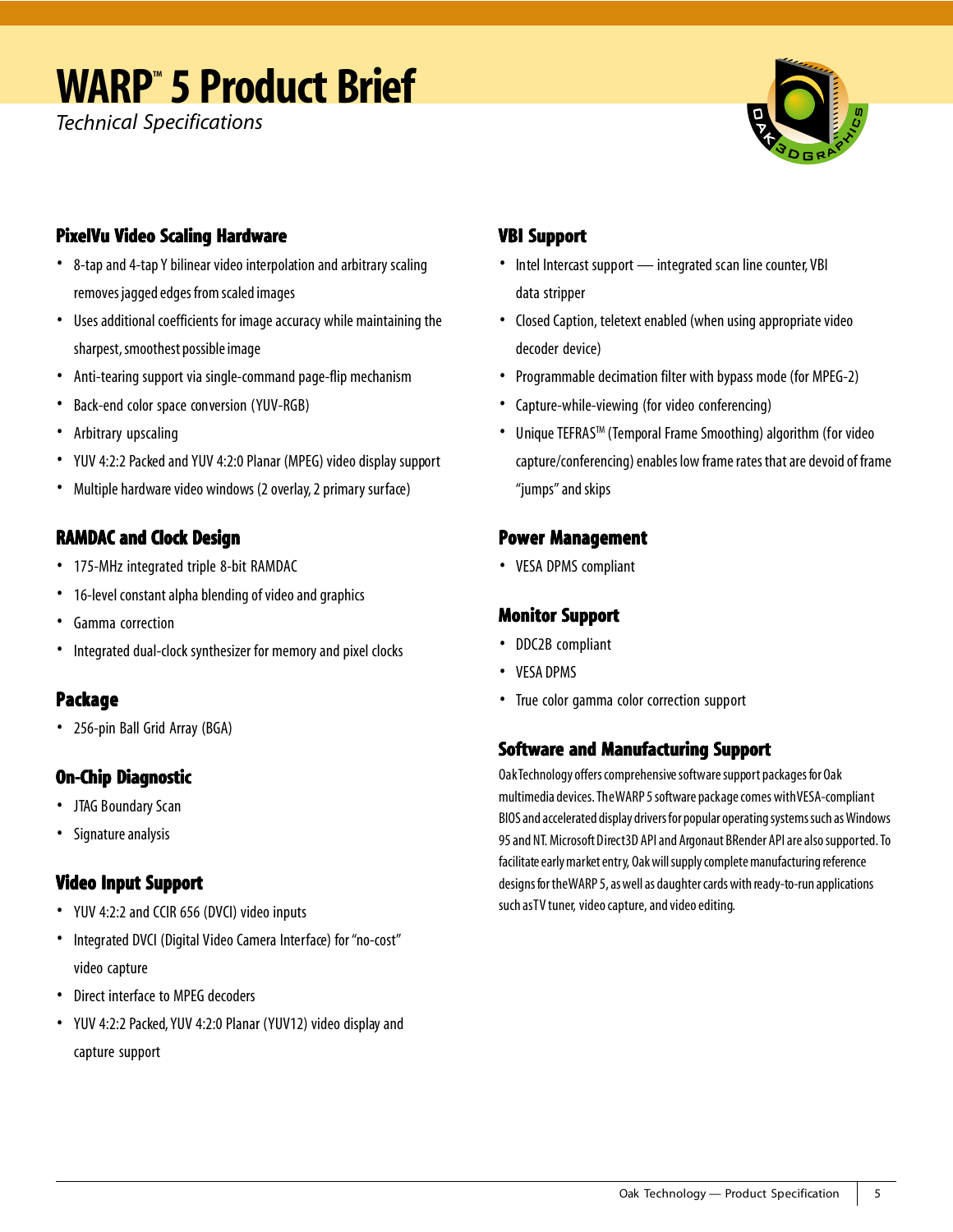*Design Examples*



## **Typical Design Examples**

The WARP 5 integrates all the blocks needed to build a high-performance 3D graphics subsystem. It only requires external frame buffer memory. This makes board design very compact and cost-effective. The WARP 5 supports EDO memory inter face (see figure below).



**A complete 3D graphics system with WARP 5 - EDO Interface**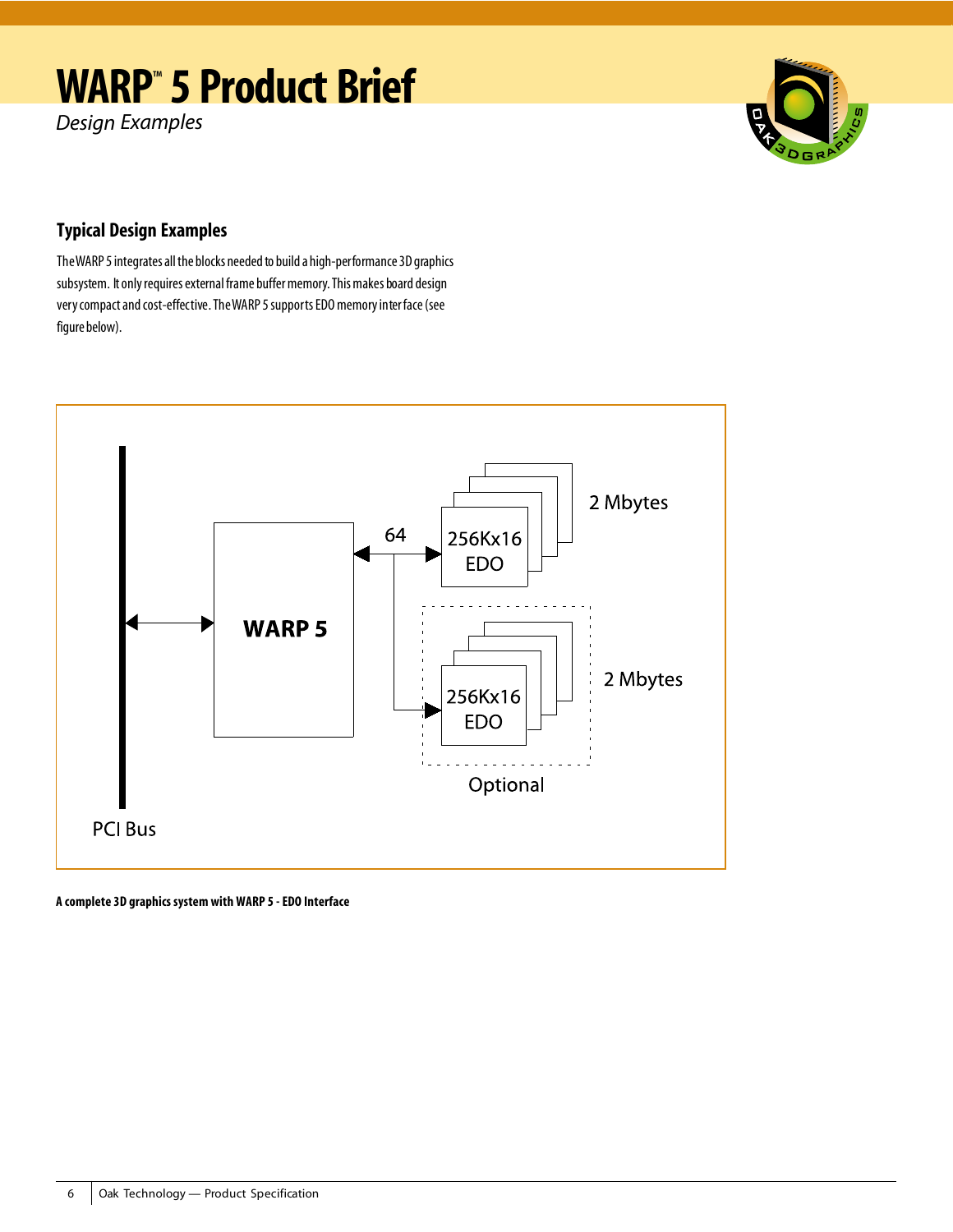*Block Diagram*





**WARP 5 Block Diagram**